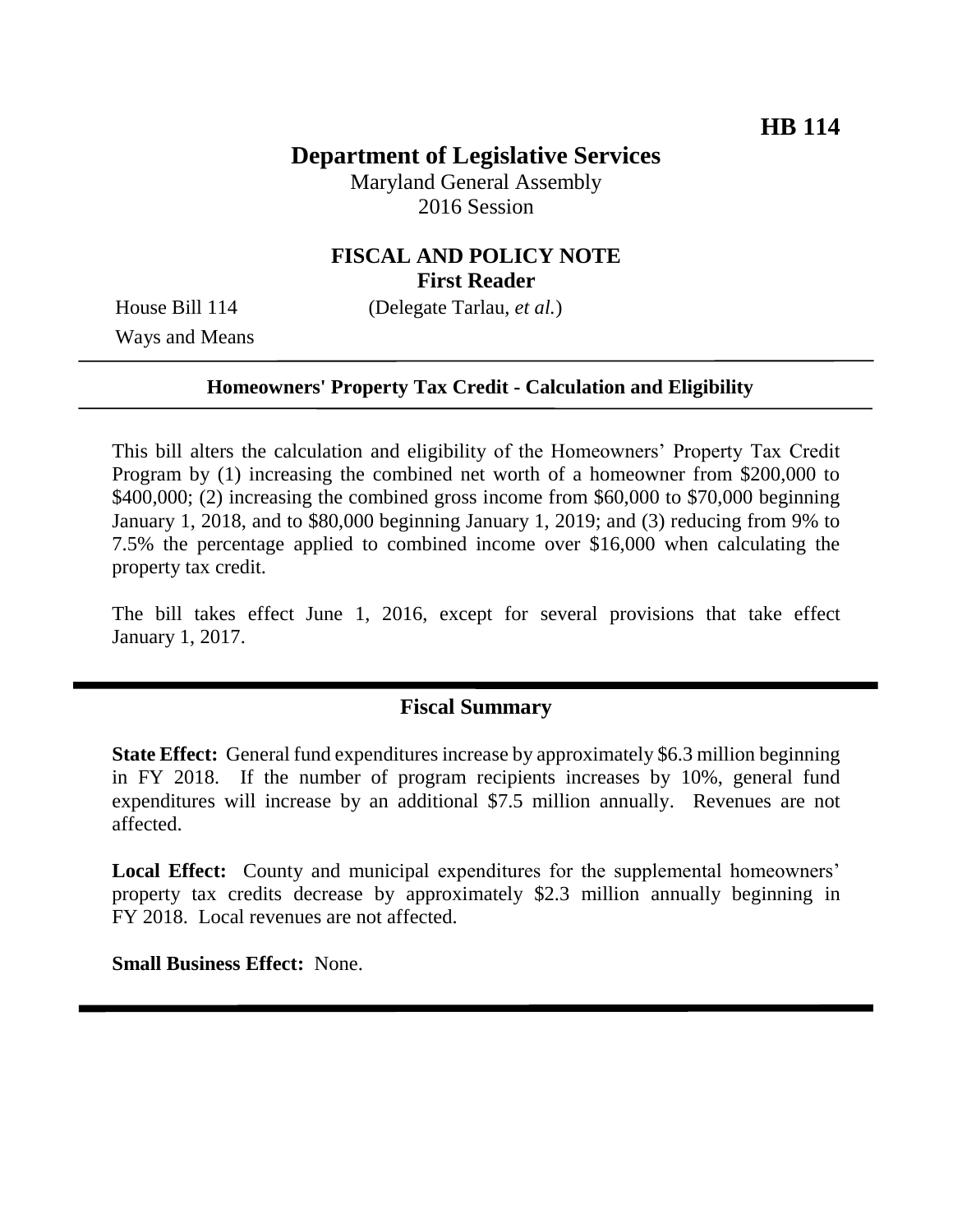#### **Analysis**

**Current Law:** The maximum assessment against which the Homeowners' Property Tax Credit may be granted is \$300,000. To be eligible for the tax credit, a homeowner's combined net worth may not exceed \$200,000 and combined income may not exceed \$60,000. The percentages applied to the combined income that are used to calculate the amount of the property tax credit are (1) 0% of the first \$8,000 of combined income; (2) 4% of the next \$4,000 of combined income; (3) 6.5% of the next \$4,000 of combined income; and (4) 9% of the combined income over \$16,000.

**Background:** The Homeowners' Property Tax Credit Program (Circuit Breaker) is a State-funded program (*i.e.,* the State reimburses local governments) providing credits against State and local real property taxation for homeowners who qualify based on a sliding scale of property tax liability and income. **Exhibit 1** shows the number of individuals qualifying for the tax credit and the total cost of the program since fiscal 2005, as referenced in the State budget.

| <b>FISCAL ZUUS-ZUTT</b> |                                        |                                |                                 |
|-------------------------|----------------------------------------|--------------------------------|---------------------------------|
| <b>Fiscal Year</b>      | <b>Eligible</b><br><b>Applications</b> | <b>State</b><br><b>Funding</b> | Average<br><b>Credit Amount</b> |
| 2005 Actual             | 48,666                                 | \$39.5 million                 | \$812                           |
| 2006 Actual             | 46,628                                 | 41.7 million                   | 894                             |
| 2007 Actual             | 48,290                                 | 45.6 million                   | 944                             |
| 2008 Actual             | 46,618                                 | 45.2 million                   | 970                             |
| 2009 Actual             | 47,781                                 | 50.3 million                   | 1,053                           |
| 2010 Actual             | 48,737                                 | 53.4 million                   | 1,096                           |
| 2011 Actual             | 49,224                                 | 55.8 million                   | 1,134                           |
| 2012 Actual             | 52,594                                 | 62.6 million                   | 1,190                           |
| 2013 Actual             | 53,196                                 | 62.6 million                   | 1,177                           |
| 2014 Actual             | 50,872                                 | 61.6 million                   | 1,218                           |
| 2015 Actual             | 48,713                                 | 59.5 million                   | 1,221                           |
| 2016 Estimated          | 53,800                                 | 61.6 million                   | 1,171                           |
| 2017 Estimated          | 55,855                                 | 63.3 million                   | 1,205                           |

### **Exhibit 1 Homeowners' Property Tax Credit Program Fiscal 2005-2015**

Source: Department of Budget and Management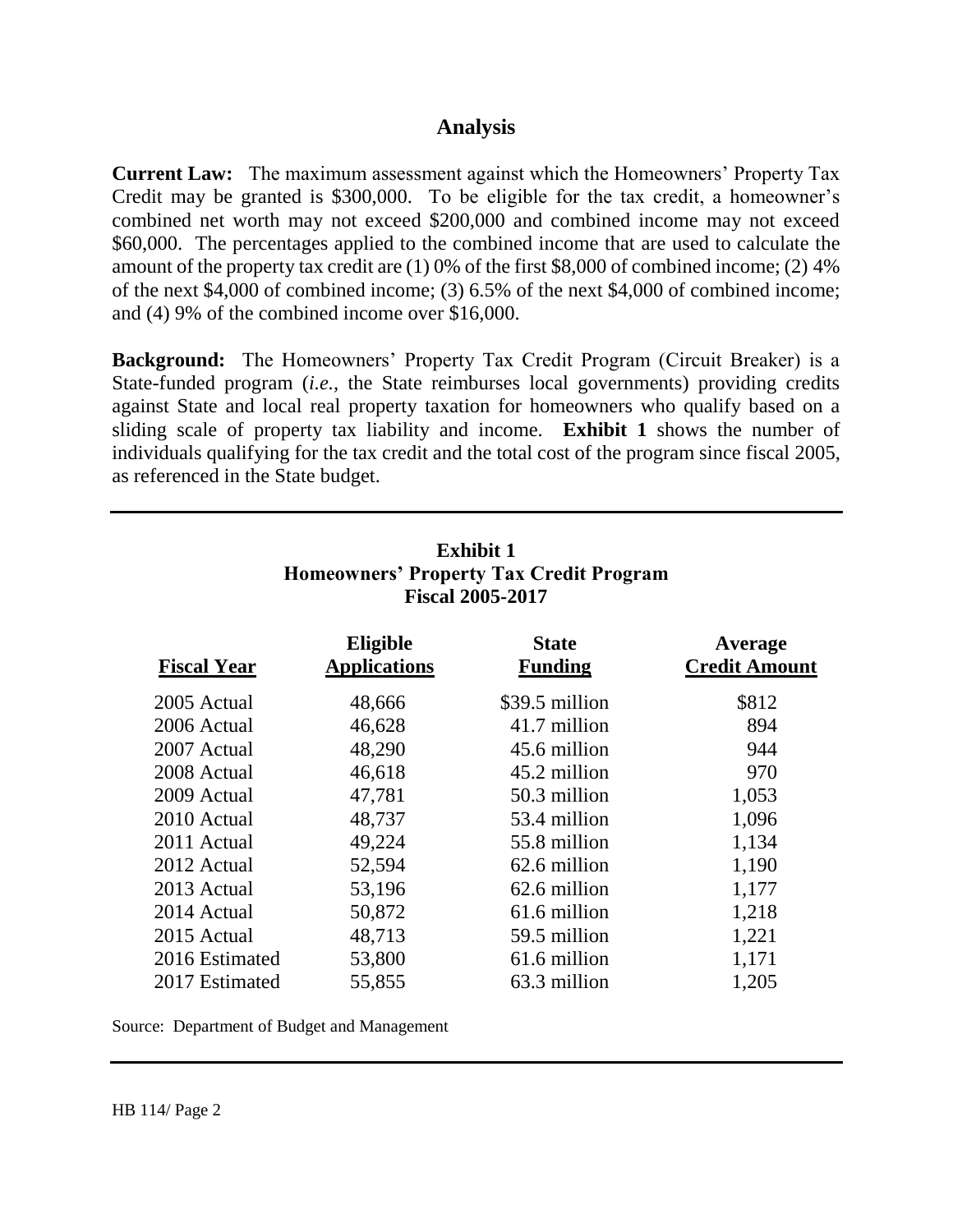Chapter 27 of 2006 made several significant changes to the Homeowners' Property Tax Credit Program: the maximum assessment against which the credit may be granted was increased to \$300,000 from \$150,000, and the percentages used to determine the amount of the tax credit were altered.

Chapter 588 of 2005 altered the calculation of total real property tax for the Homeowners' Property Tax Credit Program by subtracting the homestead tax credit amount from the total assessment rather than the maximum assessment specified under the credit. Chapter 588 also specified additional eligibility criteria for the local supplement to the Homeowners' Property Tax Credit Program by authorizing a local jurisdiction to alter the \$200,000 limitation on a homeowner's net worth for eligibility for a local supplement to the Homeowners' Property Tax Credit Program.

Since fiscal 1992, the counties and Baltimore City have been authorized to grant a local supplement to the Homeowners' Property Tax Credit Program. The State Department of Assessments and Taxation (SDAT) administers a local supplement granted by a county, but the cost of a local supplement is borne by the local government. For purposes of the local supplement, the counties are authorized to alter the maximum on the assessed value taken into account in calculating the credit, as well as the percentages and income levels specified in the tax limit formula. The counties are also authorized to impose limitations on eligibility for a local supplement in addition to the requirements specified for the State credit. Thirteen counties – Anne Arundel, Baltimore, Calvert, Caroline, Carroll, Charles, Frederick, Garrett, Harford, Howard, Kent, Montgomery, and Washington – have a local homeowners' property tax credit supplement program that is administered by SDAT.

Municipalities are also authorized to provide a supplement to the Homeowners' Property Tax Credit Program. Under the enabling authority for municipalities, a municipal supplement is limited to 50% of the State credit.

Chapter 444 of 2006 altered the calculation and eligibility criteria of the municipal supplement to make it consistent with the current calculation and eligibility criteria authorized under the county supplement program. Chapter 444 also altered the amount of a supplemental municipal credit that may be granted by repealing the limitation that a municipal supplement may not exceed 50% of the Homeowners' Property Tax Credit. SDAT administers municipal homeowners' property tax credit supplement programs in the cities of Gaithersburg, Rockville, Bowie, College Park, Greenbelt, Hyattsville, and Mount Rainier.

**State Fiscal Effect:** The bill alters the calculation and eligibility of the Homeowners' Property Tax Credit Program. As a result, general fund expenditures increase by at least \$6.3 million beginning in fiscal 2018. This results in an average credit increase of \$112 for current recipients. Assuming an annual growth rate of 2.75%, expenditures will

HB 114/ Page 3